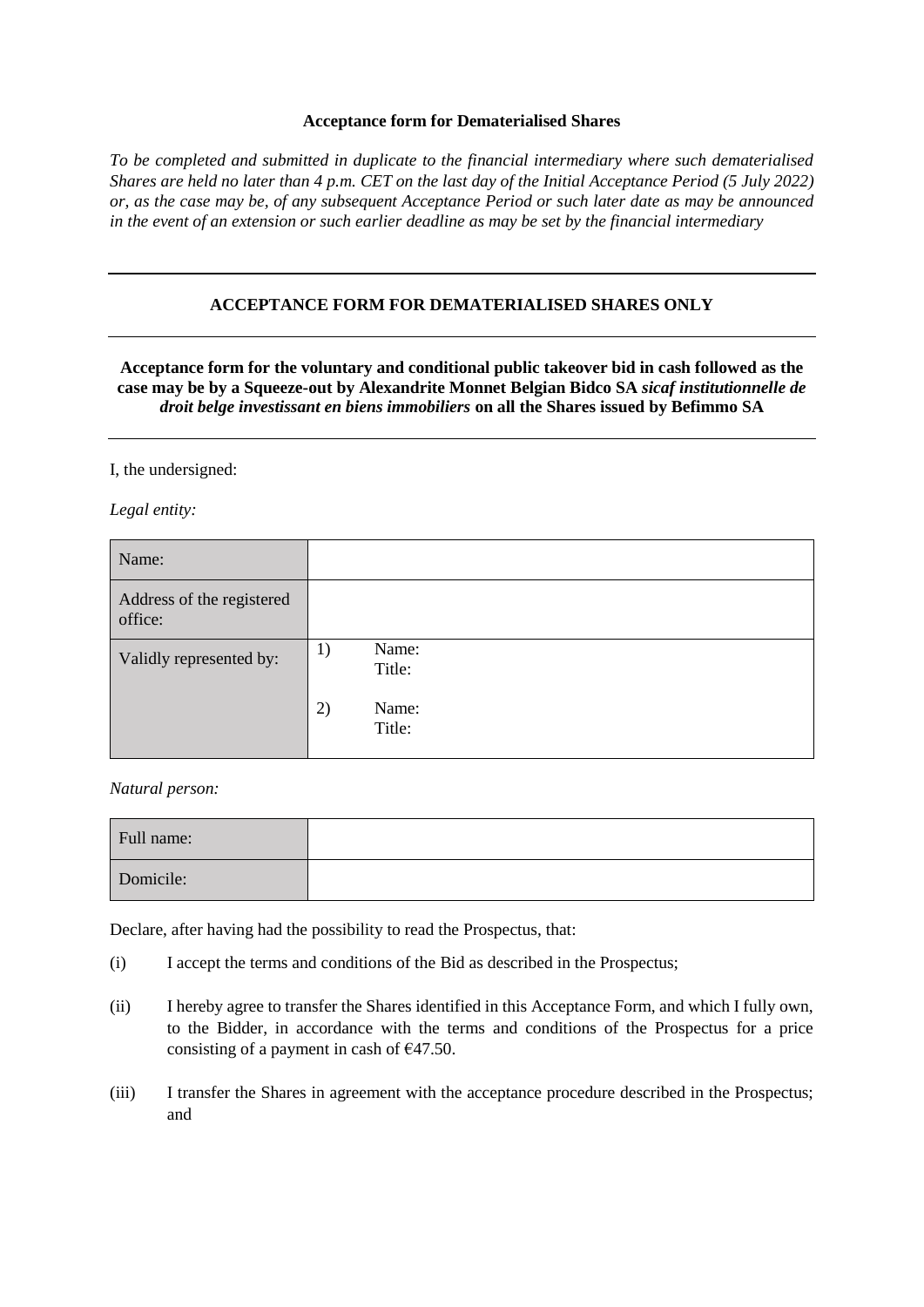(iv) I acknowledge that all representations, warranties and undertakings deemed to be made or given by me under the Prospectus are incorporated in this Acceptance Form with respect to the transfer of my Shares.

| <b>SHARES</b>           |                          |                                                                                                                                                                                                                                                                                                                                                                                                             |  |
|-------------------------|--------------------------|-------------------------------------------------------------------------------------------------------------------------------------------------------------------------------------------------------------------------------------------------------------------------------------------------------------------------------------------------------------------------------------------------------------|--|
| <b>Number</b>           | Form                     | <b>Instructions</b>                                                                                                                                                                                                                                                                                                                                                                                         |  |
| $\sin$<br>words:<br>(or | Dematerialised<br>shares | These Shares are available on my securities<br>account, the details of which are as follows:<br>I hereby instruct the financial intermediary with<br>whom I hold my dematerialized Shares and<br>authorize each director of the Target and the<br>Bidder, each acting individually and with the right<br>of substitution, to immediately transfer these<br>Shares from my securities account to the account |  |
|                         |                          | of the Paying Agent Bank.                                                                                                                                                                                                                                                                                                                                                                                   |  |

I hereby request that on the Settlement Date, the Bid Price of the transferred Shares be credited to my account:

| Name of the bank: |  |
|-------------------|--|
| <b>IBAN:</b>      |  |
| <b>BIC/SWIFT:</b> |  |

Shareholders holding both registered Shares and dematerialised Shares are explicitly requested to fill in two separate Acceptance Forms: (i) a form for the registered Shares that will be submitted to Paying Agent Bank and (ii) a form for the dematerialised Shares that will be submitted to the financial intermediary where the dematerialised Shares are held.

I am aware that:

- (i) to be valid, this Acceptance Form must be submitted in duplicate, in accordance with the applicable acceptance procedure as set out in the Prospectus (section 5.7.1), no later than 4 p.m. CET on the last day of the Initial Acceptance Period (5 July 2022) or, as the case may be, of any subsequent Acceptance Period or such later date as may be announced in the event of an extension or such earlier deadline as may be set by the financial intermediary;
- (ii) I am duly authorised to transfer my Shares and all authorisations, formalities or procedures required for this purpose have been duly and successfully obtained, accepted, completed and/or executed;
- (iii) *(a)* in the event Shares are owned by two or more persons, the Acceptance Form must be executed jointly by all such persons; *(b)* in the event Shares are subject to usufruct